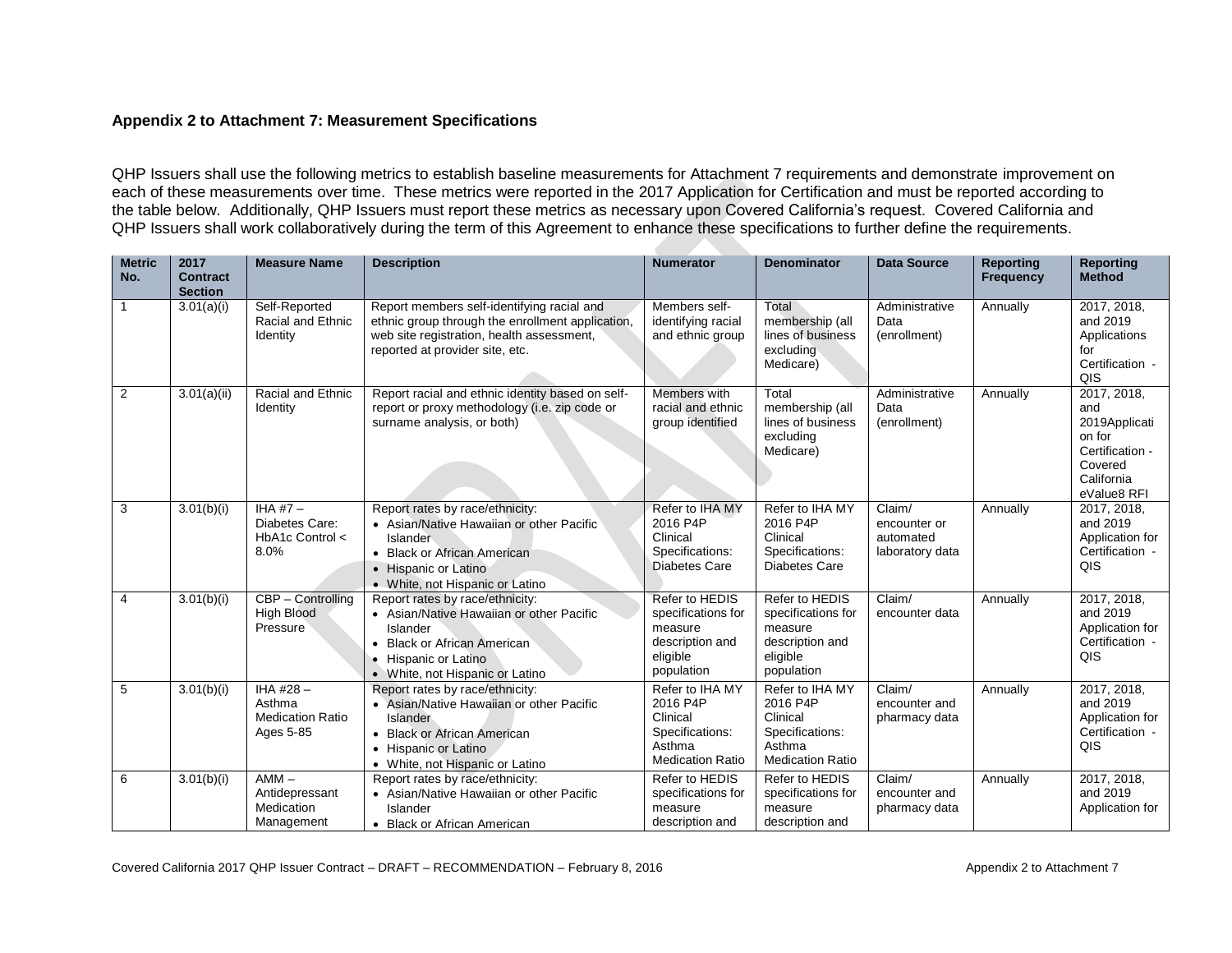| <b>Metric</b><br>No. | 2017<br><b>Contract</b><br><b>Section</b> | <b>Measure Name</b>                                   | <b>Description</b>                                                                                                                                                                     | <b>Numerator</b>                                                                                                                                                      | <b>Denominator</b>                                                                                     | <b>Data Source</b>       | <b>Reporting</b><br><b>Frequency</b> | <b>Reporting</b><br><b>Method</b>                                    |
|----------------------|-------------------------------------------|-------------------------------------------------------|----------------------------------------------------------------------------------------------------------------------------------------------------------------------------------------|-----------------------------------------------------------------------------------------------------------------------------------------------------------------------|--------------------------------------------------------------------------------------------------------|--------------------------|--------------------------------------|----------------------------------------------------------------------|
|                      |                                           |                                                       | • Hispanic or Latino<br>• White, not Hispanic or Latino                                                                                                                                | eligible<br>population                                                                                                                                                | eligible<br>population                                                                                 |                          |                                      | Certification -<br>QIS                                               |
| $\overline{7}$       | 3.01(b)(i)                                | Hospital<br><b>Admission Rate</b><br>for Diabetes     | Report rates by race/ethnicity:<br>• Asian/Native Hawaiian or other Pacific<br>Islander<br>• Black or African American<br>• Hispanic or Latino<br>• White, not Hispanic or Latino      | Hospital<br>admissions for<br>any reason<br>excluding trauma<br>among members<br>with diabetes<br>(use HEDIS<br>eligible<br>population<br>definition for<br>diabetes) | Members with<br>diabetes (use<br><b>HEDIS</b> eligible<br>population<br>definition for<br>diabetes)    | Claim/<br>encounter data | Annually                             | 2017, 2018,<br>and 2019<br>Application for<br>Certification -<br>QIS |
| 8                    | 3.01(b)(i)                                | <b>ED Admission</b><br><b>Rate for Diabetes</b>       | Report rates by race/ethnicity:<br>• Asian/Native Hawaiian or other Pacific<br>Islander<br>• Black or African American<br>Hispanic or Latino<br>• White, not Hispanic or Latino        | ED admissions<br>for any reason<br>excluding trauma<br>among members<br>with diabetes<br>(use HEDIS<br>eligible<br>population<br>definition for<br>diabetes)          | Members with<br>diabetes (use<br><b>HEDIS</b> eligible<br>population<br>definition for<br>diabetes)    | Claim/<br>encounter data | Annually                             | 2017, 2018,<br>and 2019<br>Application for<br>Certification -<br>QIS |
| 9                    | 3.01(b)(i)                                | Hospital<br><b>Admission Rate</b><br>for Hypertension | Report rates by race/ethnicity:<br>• Asian/Native Hawaiian or other Pacific<br>Islander<br>• Black or African American<br>• Hispanic or Latino<br>• White, not Hispanic or Latino      | Hospital<br>admissions for<br>any<br>cardiovascular<br>diagnosis (heart<br>failure, CAD,<br>stroke) or renal<br>failure comorbid<br>or due to<br>hypertension         | <b>Members</b><br>identified as<br>hypertensive<br>(use HEDIS<br>eligible<br>population<br>definition) | Claim/<br>encounter data | Annually                             | 2017, 2018,<br>and 2019<br>Application for<br>Certification -<br>QIS |
| 10                   | 3.01(b)(i)                                | <b>ED Admission</b><br>Rate for<br>Hypertension       | Report rates by race/ethnicity:<br>• Asian/Native Hawaiian or other Pacific<br>Islander<br><b>Black or African American</b><br>• Hispanic or Latino<br>• White, not Hispanic or Latino | ED admissions<br>for any<br>cardiovascular<br>diagnosis (heart<br>failure, CAD,<br>stroke) or renal<br>failure comorbid<br>or due to<br>hypertension                  | <b>Members</b><br>identified as<br>hypertensive<br>(use HEDIS<br>eligible<br>population<br>definition) | Claim/<br>encounter data | Annually                             | 2017, 2018,<br>and 2019<br>Application for<br>Certification -<br>QIS |
| 11                   | 3.01(b)(i)                                | Hospital<br><b>Admission Rate</b><br>for Asthma       | Report rates by race/ethnicity:<br>• Asian/Native Hawaiian or other Pacific<br>Islander<br>• Black or African American<br>• Hispanic or Latino                                         | Hospital<br>admissions for<br>pulmonary<br>diagnoses<br>among members                                                                                                 | Members with<br>asthma (use<br><b>HEDIS</b> eligible<br>population for<br>asthma)                      | Claim/<br>encounter data | Annually                             | 2017, 2018,<br>and 2019<br>Application for<br>Certification -<br>QIS |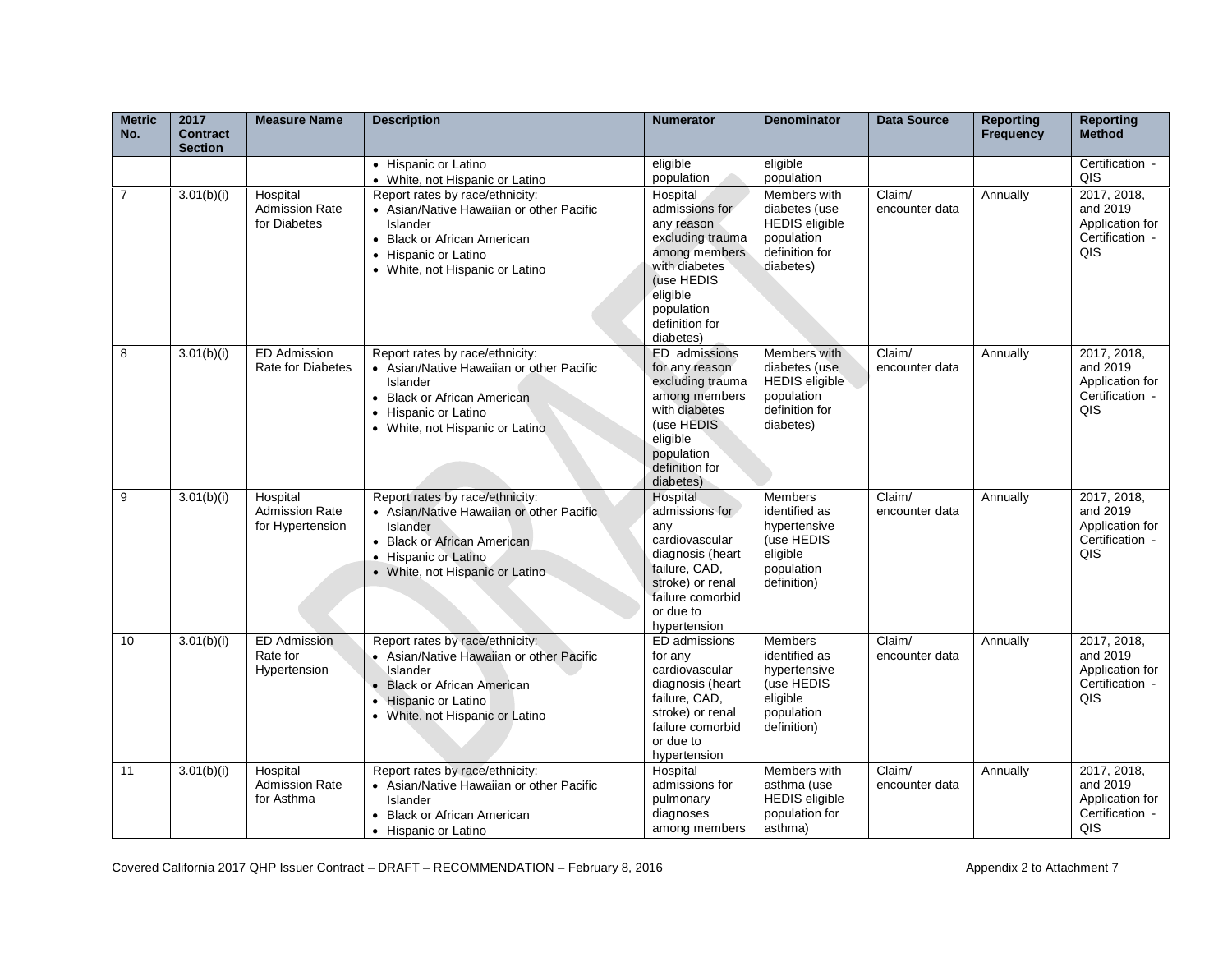| <b>Metric</b><br>No. | 2017<br><b>Contract</b><br><b>Section</b> | <b>Measure Name</b>                                 | <b>Description</b>                                                                                                                                                                                                                                | <b>Numerator</b>                                                                                                                                        | <b>Denominator</b>                                                                          | <b>Data Source</b>                | <b>Reporting</b><br><b>Frequency</b> | <b>Reporting</b><br><b>Method</b>                                                                           |
|----------------------|-------------------------------------------|-----------------------------------------------------|---------------------------------------------------------------------------------------------------------------------------------------------------------------------------------------------------------------------------------------------------|---------------------------------------------------------------------------------------------------------------------------------------------------------|---------------------------------------------------------------------------------------------|-----------------------------------|--------------------------------------|-------------------------------------------------------------------------------------------------------------|
|                      |                                           |                                                     | • White, not Hispanic or Latino                                                                                                                                                                                                                   | with asthma (use<br><b>HEDIS</b> eligible<br>population for<br>asthma)                                                                                  |                                                                                             |                                   |                                      |                                                                                                             |
| 12                   | 3.01(b)(i)                                | <b>ED Admission</b><br>Rate for Asthma              | Report rates by race/ethnicity:<br>• Asian/Native Hawaiian or other Pacific<br>Islander<br>• Black or African American<br>• Hispanic or Latino<br>• White, not Hispanic or Latino                                                                 | ED admissions<br>for pulmonary<br>diagnoses<br>among members<br>with asthma (use<br><b>HEDIS</b> eligible<br>population for<br>asthma)                  | Members with<br>asthma (use<br><b>HEDIS</b> eligible<br>population for<br>asthma)           | Claim/<br>encounter data          | Annually                             | 2017, 2018,<br>and 2019<br>Application for<br>Certification -<br>QIS                                        |
| 13                   | 3.01(b)(i)                                | <b>ED Admission</b><br>Rate for<br>Depression       | Report rates by race/ethnicity:<br>• Asian/Native Hawaiian or other Pacific<br>Islander<br><b>Black or African American</b><br>• Hispanic or Latino<br>• White, not Hispanic or Latino                                                            | ED admissions<br>among members<br>with depression<br>(use HEDIS<br>eligible<br>population for<br>members with a<br>diagnosis of<br>major<br>depression) | Members with a<br>diagnosis of<br>major depression<br>(use HEDIS<br>eligible<br>population) | Claim/<br>encounter data          | Annually                             | 2017, 2018,<br>and 2019<br>Application for<br>Certification -<br>QIS                                        |
| 14                   | 4.01                                      | <b>Primary Care</b><br>Physician<br>Selection       | Report members by product in the health plan's<br>Covered California business with a personal<br>care physician (PCP)                                                                                                                             | Number of<br>Covered<br>California<br>members who<br>have selected or<br>were assigned to<br>a PCP                                                      | <b>Total Covered</b><br>California<br>membership                                            | Administrative<br>data            | Quarterly                            | 2017, 2018,<br>and 2019<br>Application for<br>Certification -<br>QIS / quarterly<br>reports as<br>requested |
| 15                   | 4.02                                      | <b>Primary Care</b><br>Payment<br><b>Strategies</b> | Report the number and percentage of<br>California members attributed to providers for<br>whom a payment strategy is deployed to adopt<br>accessible, data-driven, team-based care with<br>accountability for improving triple aim metrics         | Number of<br>California<br>members<br>attributed to a<br>provider with a<br>payment reform<br>strategy                                                  | <b>Total California</b><br>membership                                                       | Administrative/<br>financial data | Annually                             | 2017, 2018,<br>and 2019<br>Application for<br>Certification -<br>QIS                                        |
| 16                   | 4.02                                      | <b>Primary Care</b><br>Payment<br><b>Strategies</b> | Report the number and percentage of Covered<br>California members attributed to providers for<br>whom a payment strategy is deployed to adopt<br>accessible, data-driven, team-based care with<br>accountability for improving triple aim metrics | Number of<br>Covered<br>California<br>members<br>attributed to a<br>provider with a<br>payment reform<br>strategy                                       | <b>Total Covered</b><br>California<br>membership                                            | Administrative/<br>financial data | Annually                             | 2017, 2018,<br>and 2019<br>Application for<br>Certification -<br><b>QIS</b>                                 |
| 17                   | 4.03                                      | Membership<br>Attributed to IHMs                    | Within QIS report for existing or planned<br>integrated systems of care, report the number                                                                                                                                                        | Number of<br>California<br>members                                                                                                                      | <b>Total California</b><br>membership                                                       | Administrative/<br>financial data | Annually                             | 2017, 2018,<br>and 2019<br>Application for                                                                  |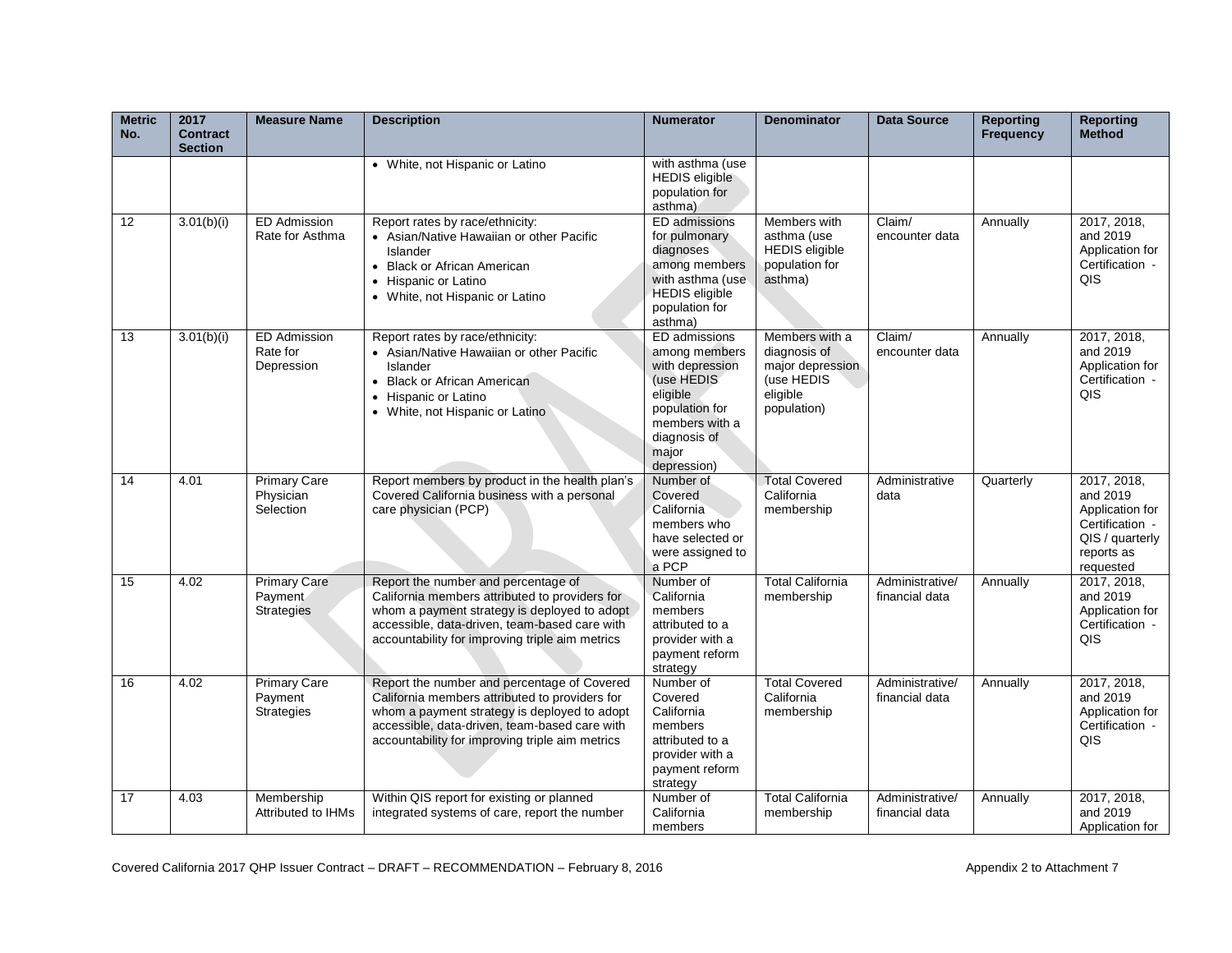| <b>Metric</b><br>No. | 2017<br><b>Contract</b><br><b>Section</b> | <b>Measure Name</b>                                                                    | <b>Description</b>                                                                                                                                                                                                                                                                                                                                                                                  | <b>Numerator</b>                                                                                                                 | <b>Denominator</b>                                                               | <b>Data Source</b>                                                                                                                                | <b>Reporting</b><br><b>Frequency</b> | <b>Reporting</b><br><b>Method</b>                                           |
|----------------------|-------------------------------------------|----------------------------------------------------------------------------------------|-----------------------------------------------------------------------------------------------------------------------------------------------------------------------------------------------------------------------------------------------------------------------------------------------------------------------------------------------------------------------------------------------------|----------------------------------------------------------------------------------------------------------------------------------|----------------------------------------------------------------------------------|---------------------------------------------------------------------------------------------------------------------------------------------------|--------------------------------------|-----------------------------------------------------------------------------|
|                      |                                           |                                                                                        | and percentage of California members in each<br>product who are managed under an IHM                                                                                                                                                                                                                                                                                                                | managed under<br>an IHM                                                                                                          |                                                                                  |                                                                                                                                                   |                                      | Certification -<br>QIS                                                      |
| 18                   | 4.03                                      | Membership<br>Attributed to IHMs                                                       | Within QIS report for existing or planned<br>integrated systems of care, report the number<br>and percentage of Covered California members<br>in each product who are managed under an<br><b>IHM</b>                                                                                                                                                                                                | Number of<br>Covered<br>California<br>members<br>managed under<br>an IHM                                                         | <b>Total Covered</b><br>California<br>membership                                 | Administrative/<br>financial data                                                                                                                 | Annually                             | 2017, 2018,<br>and 2019<br>Application for<br>Certification -<br>QIS        |
| 19                   | 5.01                                      | Hospitals<br>reporting to<br><b>CMQCC</b>                                              | Report hospital participation in CMQCC                                                                                                                                                                                                                                                                                                                                                              | Number of<br>network<br>hospitals<br>reporting to<br><b>CMQCC</b>                                                                | Total number of<br>hospitals<br>providing<br>maternity<br>services in<br>network | <b>Network</b><br>data/CMQCC<br>participant list                                                                                                  | Annually                             | 2017, 2018,<br>and 2019<br>Application for<br>Certification -<br>QIS        |
| 20                   | 5.01                                      | Hospitals meeting<br>CalSIM goal for<br>C-sections                                     | Report hospital network performance for<br>meeting CalSIM NTSV C-Section goal                                                                                                                                                                                                                                                                                                                       | Number of<br>hospitals<br>meeting CalSIM<br>goal of NTSV C-<br>Section rate at or<br>below 23.9<br>percent                       | Total number of<br>hospitals<br>providing<br>maternity<br>services in<br>network | <b>Network</b><br>data/clinical<br>data submitted<br>to CMQCC                                                                                     | Annually                             | 2017, 2018,<br>and 2019<br>Application for<br>Certification -<br>QIS        |
| 21                   | 5.01                                      | NTSV C-Section<br>rate for each<br>network hospital                                    | For the plan's network of hospitals providing<br>maternity services, report each hospital name,<br>location, product network (HMO, PPO, EPO),<br>and NTSV C-Section rate                                                                                                                                                                                                                            | Total number of<br><b>NTSV C-Section</b><br>deliveries                                                                           | Total number of<br>NTSV deliveries                                               | Network<br>data/clinical<br>data submitted<br>to CMQCC                                                                                            | Annually                             | 2017, 2018,<br>and 2019<br>Application for<br>Certification -<br><b>QIS</b> |
| 22                   | 5.01                                      | Payment<br>strategies for<br>maternity<br>services                                     | Report number of hospitals paid under each<br>type of payment strategy for maternity services<br>and the denominator (total number of network<br>hospitals)                                                                                                                                                                                                                                         | Number of<br>hospitals paid<br>under payment<br>strategy or each<br>payment<br>strategy                                          | Total number of<br>network<br>hospitals<br>providing<br>maternity<br>services    | <b>Network</b><br>data/financial<br>data                                                                                                          | Annually                             | 2017, 2018,<br>and 2019<br>Application for<br>Certification -<br>QIS        |
| 23                   | 5.02                                      | Excessive<br>Anticoagulation<br>among Inpatients<br>Receiving<br>Warfarin (INR<br>>5.0 | Report rate for each network hospital:<br>Anticoagulation-associated adverse drug event<br>(ADE) caused by medical error and/or adverse<br>drug reactions<br>Rate Calculation: (Numerator / Denominator) x<br>100<br>Target-setting approach: six months historical<br>data for baseline; 25th percentile figure from<br>PfP Campaign (e.g., based on AHA/HRET<br>Hospital Engagement Network data) | All inpatients<br>experiencing<br>excessive (INR ><br>5.0)<br>anticoagulation<br>with warfarin<br>after 24 hours of<br>admission | Inpatients<br>receiving<br>warfarin<br>anticoagulation<br>therapy                | Clinical data<br>(medical record<br>review, incident<br>reporting<br>systems,<br>laboratory<br>reporting<br>systems)<br>reported to<br><b>CMS</b> | Annually                             | 2017, 2018,<br>and 2019<br>Application for<br>Certification -<br>QIS        |
| 24                   | 5.02                                      | Hypoglycemia in<br>Inpatients                                                          | Report rate for each network hospital:                                                                                                                                                                                                                                                                                                                                                              | Hypoglycemia<br>$(50.0)$ in                                                                                                      | Inpatients<br>receiving insulin                                                  | Clinical data<br>(medical record                                                                                                                  | Annually                             | 2017, 2018,<br>and 2019                                                     |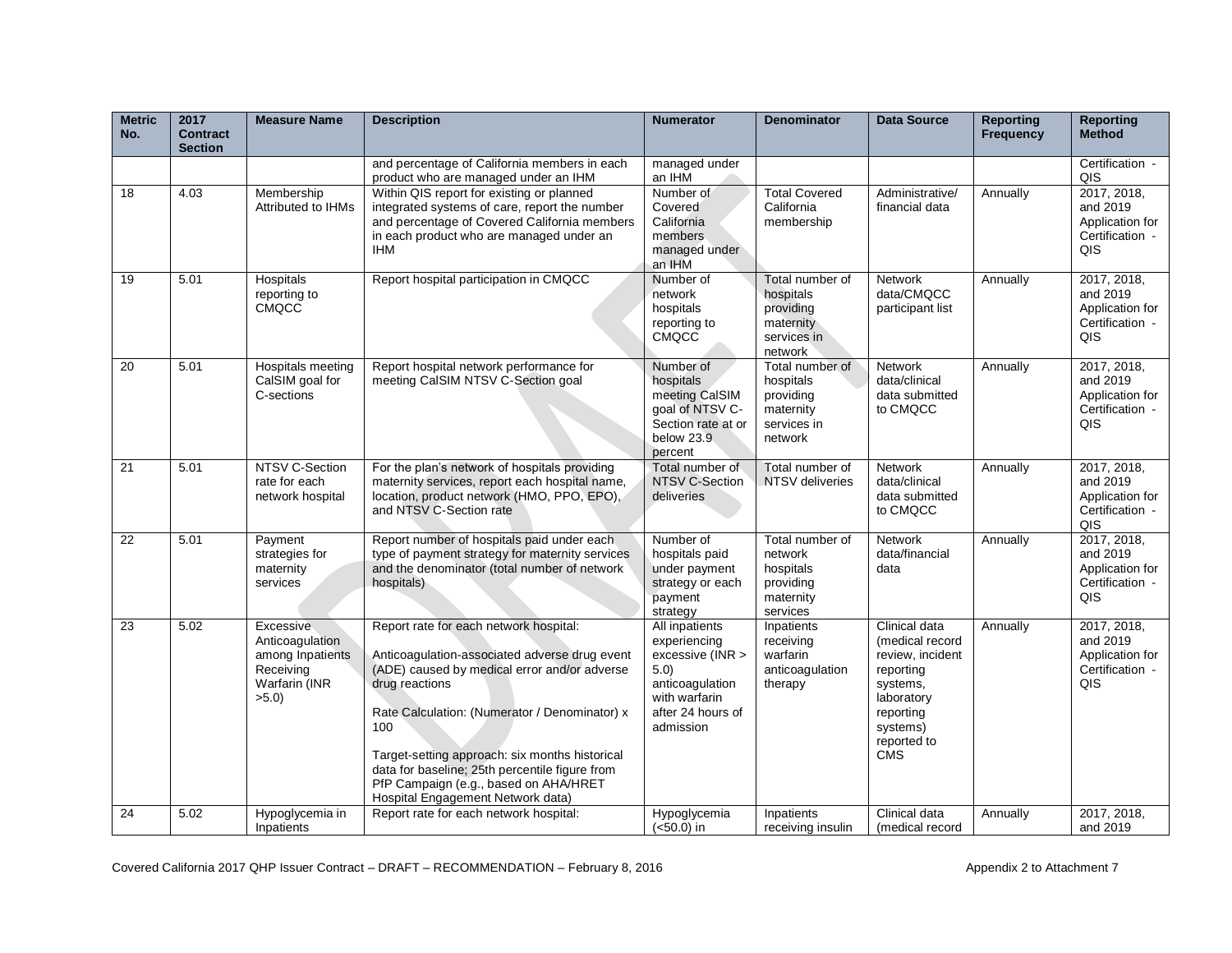| <b>Metric</b><br>No. | 2017<br><b>Contract</b><br><b>Section</b> | <b>Measure Name</b>                                             | <b>Description</b>                                                                                                                                                                                                                                                                                                                                              | <b>Numerator</b>                                                                                   | <b>Denominator</b>                                                                                                             | <b>Data Source</b>                                                                                                                             | <b>Reporting</b><br><b>Frequency</b> | <b>Reporting</b><br><b>Method</b>                                    |
|----------------------|-------------------------------------------|-----------------------------------------------------------------|-----------------------------------------------------------------------------------------------------------------------------------------------------------------------------------------------------------------------------------------------------------------------------------------------------------------------------------------------------------------|----------------------------------------------------------------------------------------------------|--------------------------------------------------------------------------------------------------------------------------------|------------------------------------------------------------------------------------------------------------------------------------------------|--------------------------------------|----------------------------------------------------------------------|
|                      |                                           | Receiving Insulin<br>(Blood Glucose ≤<br>$50.0$ )               | Diabetes-related ADE in the inpatient setting<br>Rate Calculation: (Numerator / Denominator) x<br>100<br>Target-setting approach: six months historical<br>data for baseline; 25th percentile figure from<br>PfP Campaign (e.g., based on AHA/HRET<br>Hospital Engagement Network data)                                                                         | inpatients<br>receiving insulin<br>or other<br>hypoglycemic<br>agents                              | or other<br>hypoglycemic<br>agents                                                                                             | review, incident<br>reporting<br>systems)<br>reported to<br><b>CMS</b>                                                                         |                                      | Application for<br>Certification -<br>QIS                            |
| 25                   | 5.02                                      | Opioid Adverse<br>Events (Patients<br>Treated with<br>Naloxone) | Report rate for each network hospital:<br>Opioid-related ADE caused by medical error<br>and/or adverse drug reactions<br>Rate Calculation: (Numerator / Denominator) x<br>100<br>Target-setting approach: six months historical<br>data for baseline; 25th percentile figure from<br>PfP Campaign (e.g., based on AHA/HRET<br>Hospital Engagement Network data) | Number of<br>inpatients<br>treated with an<br>opioid who<br>received<br>naloxone                   | Number of<br>inpatients who<br>received an<br>opioid (top 5-10<br>prescribed)                                                  | Clinical data<br>(medical record<br>review, incident<br>reporting<br>systems,<br>pharmacy<br>reporting<br>system)<br>reported to<br><b>CMS</b> | Annually                             | 2017, 2018,<br>and 2019<br>Application for<br>Certification -<br>QIS |
| 26                   | 5.02                                      | <b>CAUTI Rate</b>                                               | Report rate for each network hospital:<br>CAUTI Rate - All Tracked Units - to evaluate<br>improvement<br>Rate Calculation: (Numerator / Denominator) x<br>1,000<br>Target-Setting Approach: Twelve months<br>historical data for baseline                                                                                                                       | Number of<br>inpatient<br>healthcare-<br>associated<br>CAUTIs for all<br>tracked units             | Number of<br>inpatient<br>indwelling<br>urinary catheter<br>days for all<br>tracked units                                      | National<br>Healthcare<br>Safety Network<br>(NHSN) or<br>Partnership for<br>Patients data<br>reported to<br><b>CMS</b>                         | Annually                             | 2017, 2018,<br>and 2019<br>Application for<br>Certification -<br>QIS |
| 27                   | 5.02                                      | <b>CAUTI SIR</b>                                                | Report rate for each network hospital:<br>CAUTI Standardized Infection Ration (SIR) -<br>All Tracked Units - Relative performance<br>Rate Calculation: Numerator / Denominator<br>Target-Setting Approach: Twelve months<br>historical data for baseline                                                                                                        | Number of<br>observed<br>inpatient<br>healthcare-<br>associated<br>CAUTIs for all<br>tracked units | Number of<br>predicted<br>inpatient<br>healthcare-<br>associated<br>CAUTIs for all<br>tracked units<br>(determined by<br>NHSN) | NHSN or<br>Partnership for<br>Patients data<br>reported to<br><b>CMS</b>                                                                       | Annually                             | 2017, 2018,<br>and 2019<br>Application for<br>Certification -<br>QIS |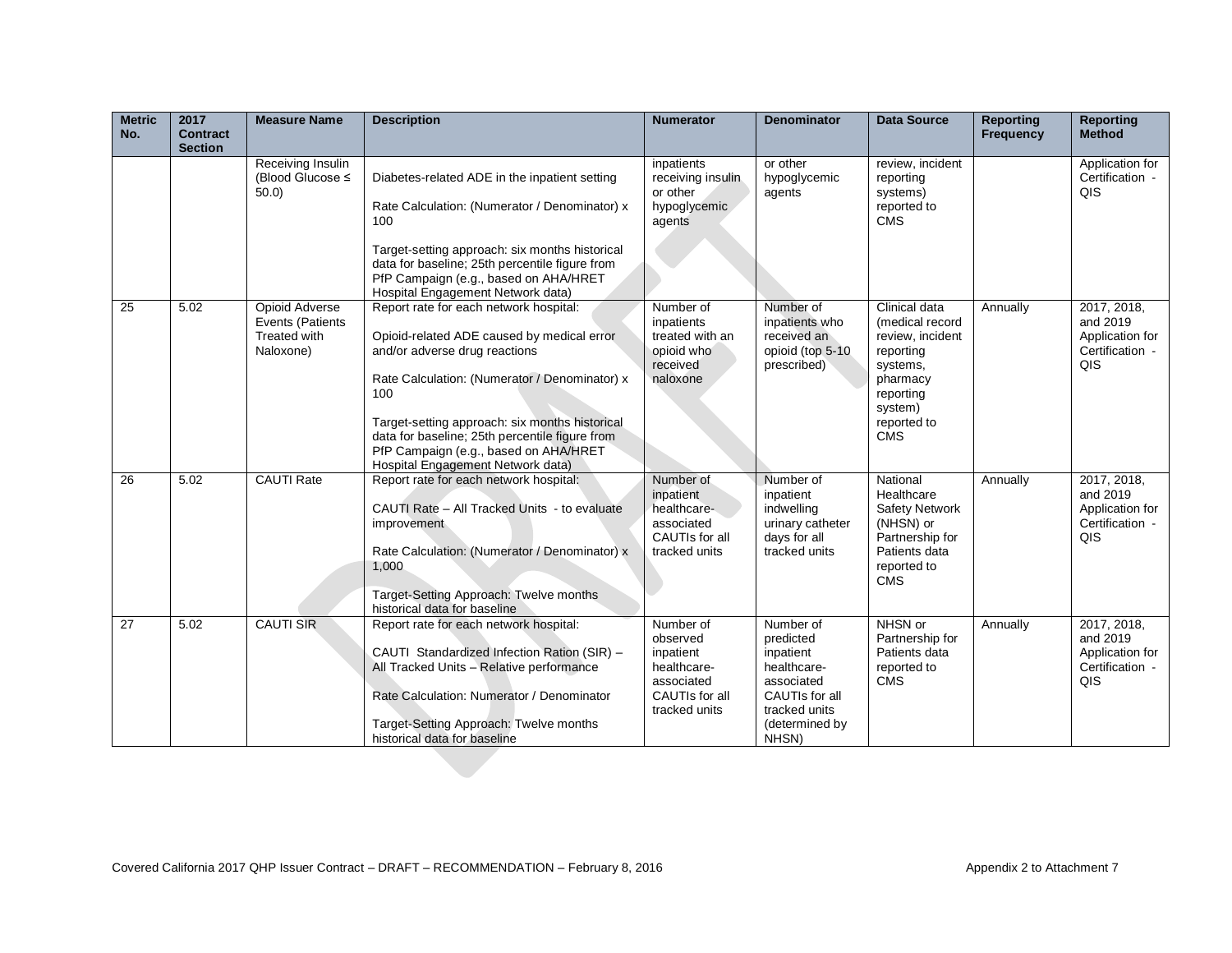| <b>Metric</b><br>No. | 2017<br><b>Contract</b><br><b>Section</b> | <b>Measure Name</b>                                 | <b>Description</b>                                                                                                                                                                                                                                                                                     | <b>Numerator</b>                                                                                           | <b>Denominator</b>                                                                                | <b>Data Source</b>                                                                                                                   | <b>Reporting</b><br>Frequency | <b>Reporting</b><br><b>Method</b>                                    |
|----------------------|-------------------------------------------|-----------------------------------------------------|--------------------------------------------------------------------------------------------------------------------------------------------------------------------------------------------------------------------------------------------------------------------------------------------------------|------------------------------------------------------------------------------------------------------------|---------------------------------------------------------------------------------------------------|--------------------------------------------------------------------------------------------------------------------------------------|-------------------------------|----------------------------------------------------------------------|
| 28                   | 5.02                                      | <b>Urinary Catheter</b><br><b>Utilization Ratio</b> | Report rate for each network hospital:<br>Urinary Catheter Utilization Ratio - All Tracked<br>Units<br>Rate Calculation: (Numerator / Denominator) x<br>100<br>Lower ratios are generally associated with<br>better performance and may also impact the<br>CAUTI rate                                  | Number of<br>inpatient<br>indwelling<br>urinary catheter<br>days for all<br>tracked units                  | Number of<br>inpatient bed<br>days for all<br>tracked units                                       | NHSN or<br>Partnership for<br>Patients data<br>reported to<br><b>CMS</b>                                                             | Annually                      | 2017, 2018,<br>and 2019<br>Application for<br>Certification -<br>QIS |
| 29                   | 5.02                                      | <b>CLABSI Rate</b>                                  | Report rate for each network hospital:<br><b>CLABSI Rate - All Tracked Units</b><br>Rate Calculation: (Numerator / Denominator) x<br>1.000<br>Target-Setting Approach: Twelve or twenty-four<br>months historical data for baseline (various<br>possible data sources: NHSN, 2013 CHART,<br>2014 CDPH) | Number of<br>observed<br>inpatient<br>healthcare-<br>associated<br><b>CLABSIs for all</b><br>tracked units | Number of<br>inpatient central<br>line days for all<br>tracked units                              | NHSN.<br>California<br>Department of<br>Public Health<br>(CDPH), or<br>Partnership for<br>Patients data<br>reported to<br><b>CMS</b> | Annually                      | 2017, 2018,<br>and 2019<br>Application for<br>Certification -<br>QIS |
| 30                   | 5.02                                      | <b>CLABSI SIR</b>                                   | Report rate for each network hospital:<br>CLABSI SIR - All Tracked Units<br>Rate Calculation: Numerator / Denominator<br>Target-Setting Approach: Twelve months<br>historical data for baseline (various possible<br>data sources: NHSN, 2013 CHART, 2014<br>CDPH)                                     | Number of<br>observed<br>inpatient<br>CLABSIs for all<br>tracked units                                     | Number of<br>expected<br>inpatient<br>CLABSIs for all<br>tracked units<br>(determined by<br>NHSN) | NHSN, CDPH,<br>or Partnership<br>for Patients<br>data reported to<br><b>CMS</b>                                                      | Annually                      | 2017, 2018,<br>and 2019<br>Application for<br>Certification -<br>QIS |
| 31                   | 5.02                                      | <b>Central Line</b><br><b>Utilization Ratio</b>     | Report rate for each network hospital:<br>Central Line Utilization Ratio - All Tracked<br><b>Units</b><br>Rate Calculation: (Numerator / Denominator) x<br>100<br>Lower ratios are generally associated with<br>better performance and may also impact the<br><b>CLABSI</b> rate                       | Number of<br>inpatient central<br>line days for all<br>tracked units                                       | Number of<br>inpatient bed<br>days for all<br>tracked units                                       | NHSN, CDPH,<br>or Partnership<br>for Patients<br>data reported to<br><b>CMS</b>                                                      | Annually                      | 2017, 2018,<br>and 2019<br>Application for<br>Certification -<br>QIS |
| 32                   | 5.02                                      | C. Diff Rate                                        | Report rate for each network hospital:<br>Lab-Identified C. Diff Rate                                                                                                                                                                                                                                  | Number of<br>inpatient<br>hospital-onset C.<br>diff lab identified                                         | Number of<br>inpatient bed<br>days for all<br>tracked units                                       | NHSN, CDPH,<br>or Partnership<br>for Patients                                                                                        | Annually                      | 2017, 2018,<br>and 2019<br>Application for                           |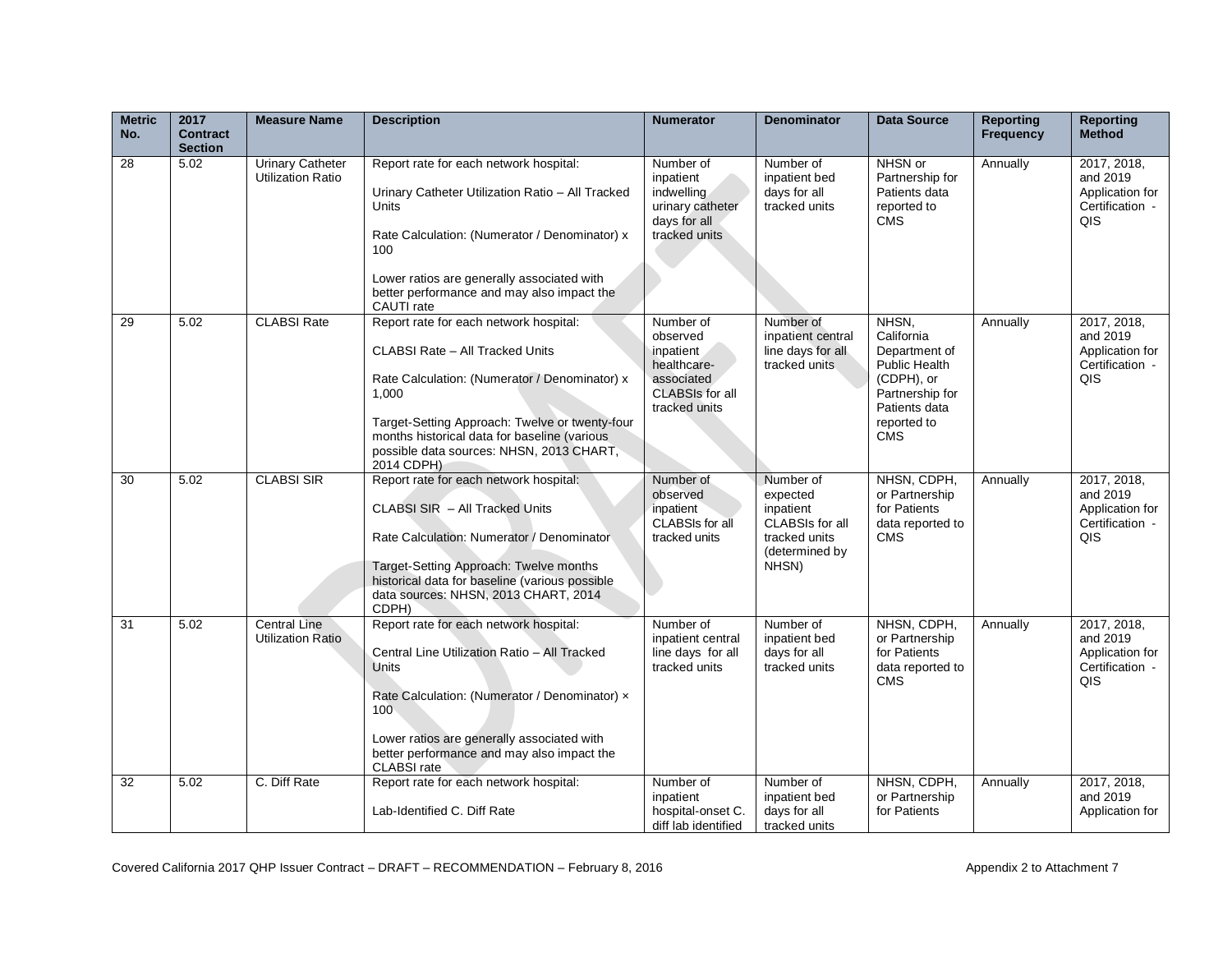| <b>Metric</b><br>No. | 2017<br><b>Contract</b><br><b>Section</b> | <b>Measure Name</b>                                                   | <b>Description</b>                                                                                                                                                                                                                                                                   | <b>Numerator</b>                                                                                                  | <b>Denominator</b>                                                                                                | <b>Data Source</b>                                                              | <b>Reporting</b><br><b>Frequency</b> | <b>Reporting</b><br><b>Method</b>                                                  |
|----------------------|-------------------------------------------|-----------------------------------------------------------------------|--------------------------------------------------------------------------------------------------------------------------------------------------------------------------------------------------------------------------------------------------------------------------------------|-------------------------------------------------------------------------------------------------------------------|-------------------------------------------------------------------------------------------------------------------|---------------------------------------------------------------------------------|--------------------------------------|------------------------------------------------------------------------------------|
|                      |                                           |                                                                       | Rate Calculation: (Numerator / Denominator) x<br>1.000<br>Target-Setting Approach: Twelve months<br>historical data for baseline (various possible<br>data sources: NHSN, 2013 CHART, 2014<br>CDPH)                                                                                  | events for all<br>tracked units                                                                                   |                                                                                                                   | data reported to<br><b>CMS</b>                                                  |                                      | Certification -<br>QIS                                                             |
| 33                   | 5.02                                      | C. Diff SIR                                                           | Report rate for each network hospital:<br>Lab-Identified C. Diff SIR<br>Rate Calculation: Numerator / Denominator<br>Target Setting Approach: Twelve months<br>historical data for baseline (various possible<br>data sources: NHSN, 2013 CHART, 2014<br>CDPH)                       | Number of<br>observed<br>inpatient<br>hospital-onset C.<br>diff lab identified<br>events for all<br>tracked units | Number of<br>expected<br>inpatient<br>hospital-onset<br>cases of C. diff<br>for all tracked<br>units              | NHSN, CDPH,<br>or Partnership<br>for Patients<br>data reported to<br><b>CMS</b> | Annually                             | 2017, 2018,<br>and 2019<br>Application for<br>Certification -<br>QIS               |
| 34                   | 5.02                                      | <b>SSI-Colon Rate</b>                                                 | Report rate for each network hospital:<br>Colon Surgery SSI Rate<br>Rate Calculation: (Numerator / Denominator) x<br>100<br>Target-Setting Approach: Twelve or twenty-four<br>months historical data for baseline (various<br>possible data sources: NHSN, 2013 CHART,<br>2014 CDPH) | Number of SSIs<br>related to colon<br>surgeries (based<br>on NHSN<br>definition)                                  | Inpatients having<br>the colon<br>procedures<br>included in the<br><b>NHSN</b> operative<br>procedure<br>category | NHSN, CDPH,<br>or Partnership<br>for Patients<br>data reported to<br><b>CMS</b> | Annually                             | 2017, 2018,<br>and 2019<br>Application for<br>Certification -<br>QIS               |
| 35                   | 5.02                                      | SSI-Colon SIR                                                         | Report rate for each network hospital:<br>Colon Surgery SSI SIR<br>Rate Calculation: Numerator / Denominator<br>Target-Setting Approach: Twelve months<br>historical data for baseline (various possible<br>data sources: NHSN, 2013 CHART, 2014<br>CDPH)                            | Number of<br>observed SSIs<br>for colon<br>surgeries (based<br>on NHSN<br>definition)                             | Number of<br>predicted SSIs<br>for colon<br>surgeries<br>(determined by<br>NHSN definition)                       | NHSN, CDPH,<br>or Partnership<br>for Patients<br>data reported to<br><b>CMS</b> | Annually                             | 2017, 2018,<br>and 2019<br>Application for<br>Certification -<br>QIS               |
| 36                   | 5.03                                      | Hospital<br>Reimbursement<br>at Risk for Quality<br>Performance       | Report the percentage of hospital performance<br>at risk for quality performance (metrics may<br>include but are not limited to HACs,<br>readmissions, patient satisfaction, etc.)                                                                                                   | Hospital<br>payment dollars<br>tied to quality<br>performance                                                     | <b>Total hospital</b><br>payment dollars                                                                          | Financial data                                                                  | Annually                             | $\overline{2017}$ , 2018,<br>and 2019<br>Application for<br>Certification -<br>QIS |
| 37                   | 5.03                                      | Hospitals with<br>Reimbursement<br>at Risk for Quality<br>Performance | Report the number and percentage of hospitals<br>with reimbursement at risk for quality<br>performance (metrics may include but are not<br>limited to HACs, readmission, patient<br>satisfaction, etc.)                                                                              | Hospitals with<br>payment tied to<br>quality<br>performance                                                       | Total number of<br>network<br>hospitals                                                                           | <b>Network</b><br>data/financial<br>data                                        | Annually                             | 2017, 2018,<br>and 2019<br>Application for<br>Certification -<br>QIS               |